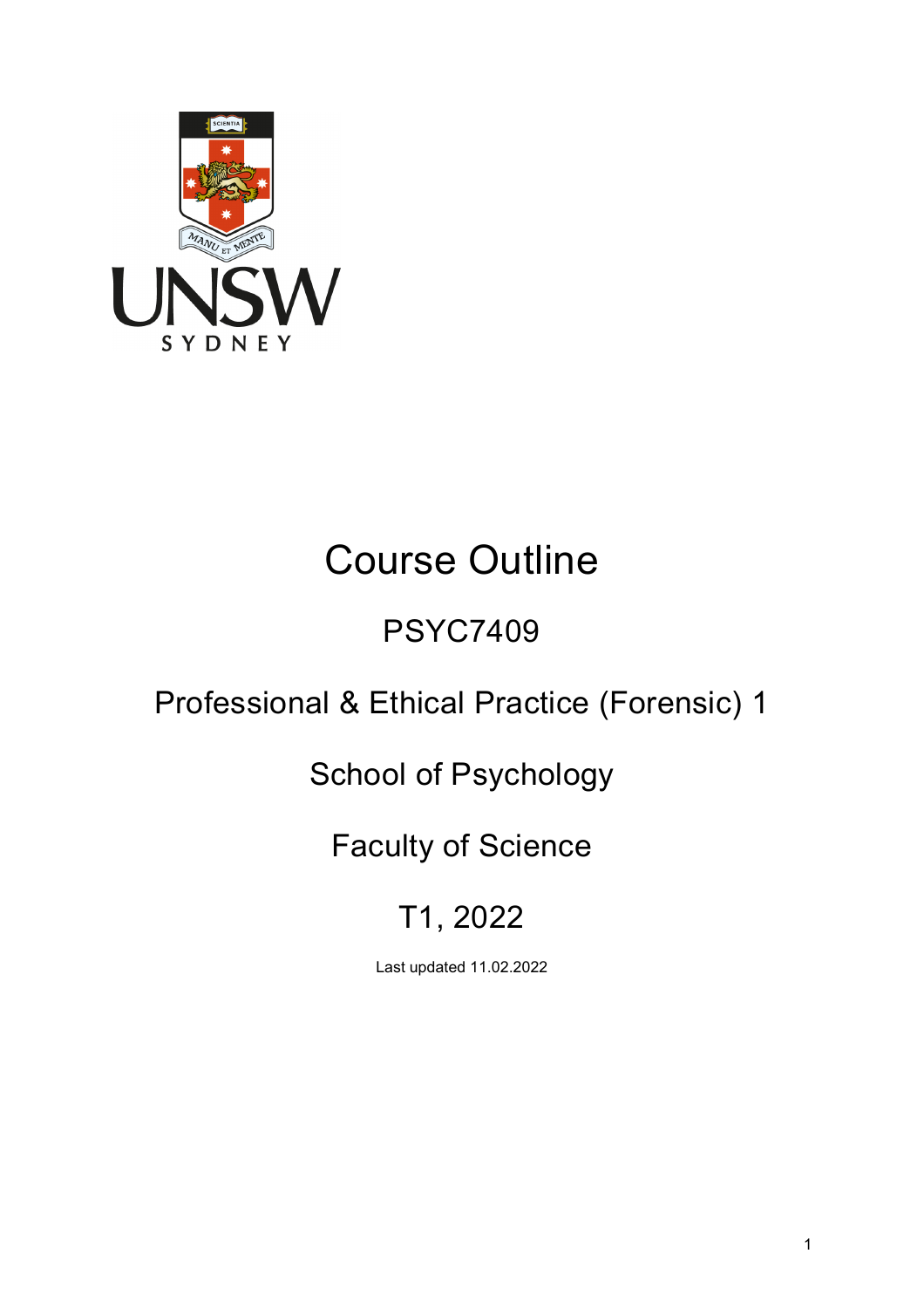## **1. Staff**

| <b>Position</b>    | <b>Name</b>    | Email                 | <b>Consultation times</b><br>and locations | <b>Contact</b><br><b>Details</b> |
|--------------------|----------------|-----------------------|--------------------------------------------|----------------------------------|
| Course<br>Convenor | Anita McGregor | amcgregor@unsw.edu.au | By appointment                             | 90657923                         |
| Workshops          | various        |                       |                                            |                                  |

## **2. Course information**

| Units of credit:                     |                                                                                                     |
|--------------------------------------|-----------------------------------------------------------------------------------------------------|
| Pre-requisite(s):                    | Enrolled Master of Psychology (Forensic) or Combined<br>PhD/Master of Psychology (Forensic) student |
| <b>Teaching times and locations:</b> | Postgraduate Timetable                                                                              |

#### **2.1 Course summary**

Introductory training in psychological assessment, treatment skills and ethical practices as required in the professional context. This course is associated with the Readiness Module at the UNSW Forensic Psychology Clinic.

#### **2.2 Course aims**

Focus on the professional skills and ethical decision making required for the practice of Forensic Psychology. Clinical skills related to the assessment and treatment of clients are introduced and practiced through role plays leading to in vivo practice within placements. This course is offered through lectures and workshops.

#### **2.3 Course learning outcomes (CLO)**

At the successful completion of this course the student should be able to:

- 1. Apply knowledge of forensic psychology to their practice including psychological frameworks and theories, as well as research, to the involvement of individuals within legal processes, procedures and proceedings.
- 2. Practice culturally responsive assessment practices including the development of an assessment protocol, understanding of psychological testing, and risk assessment.
- 3. Gain understanding of common factors within intervention strategies, session preparation.
- 4. Gain an understanding of ethical issues in various forensic settings and frameworks for ethical decision making.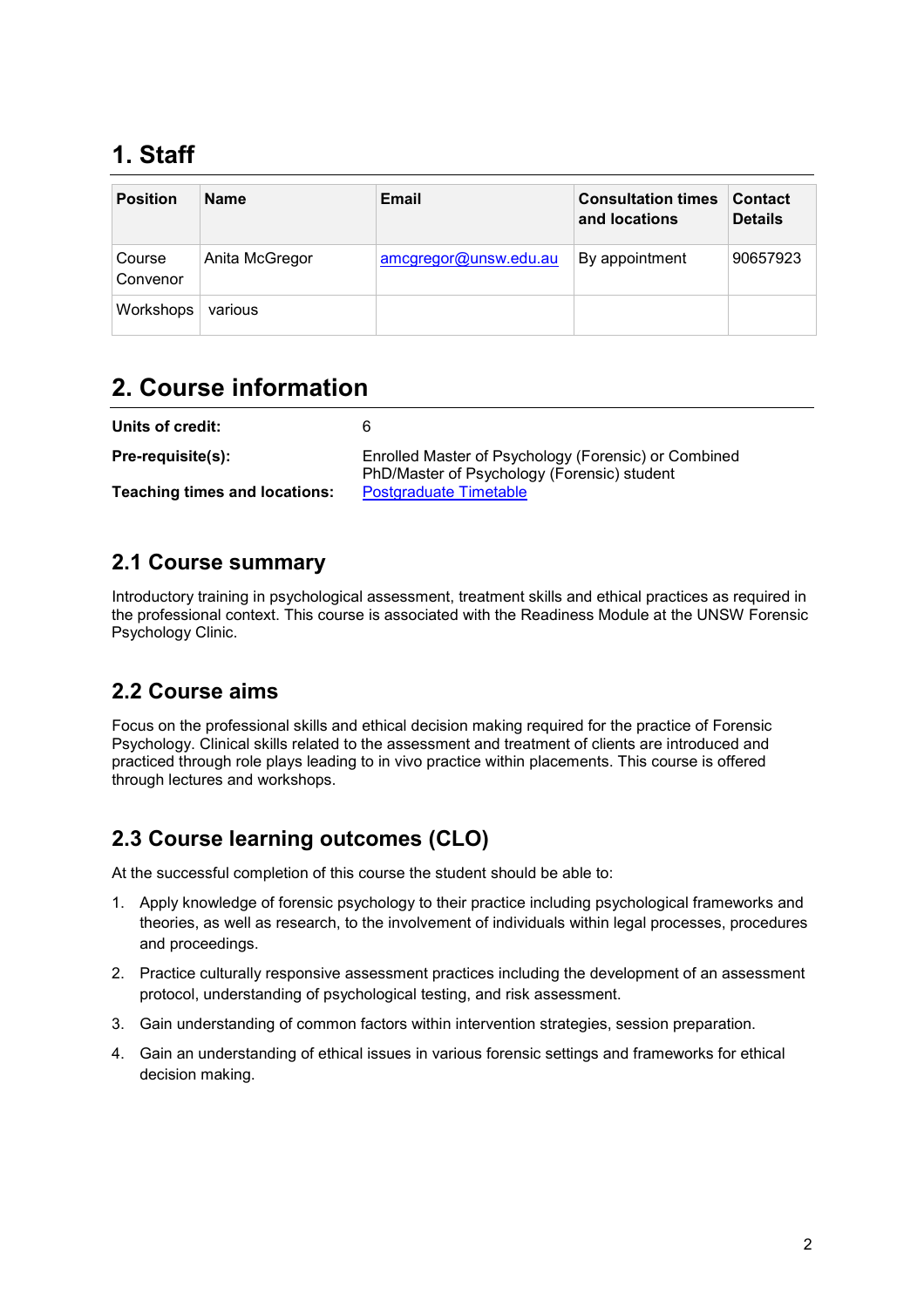|                |                                             |                                                |                                       |                                      | <b>Program Learning Outcomes</b> |                                                            |                                       |                                       |                              |
|----------------|---------------------------------------------|------------------------------------------------|---------------------------------------|--------------------------------------|----------------------------------|------------------------------------------------------------|---------------------------------------|---------------------------------------|------------------------------|
| <b>CLO</b>     | 1. Knowledge<br>of the<br><b>Discipline</b> | 2. Ethical, legal<br>& professional<br>matters | 3. Assessment<br>&<br>Measurement     | 4. Intervention<br><b>Strategies</b> | 5. Research &<br>evaluation      | 6.Communicati<br>on $\&$<br>Interpersonal<br>Relationships | 7. Working<br>Cross<br>Culturally     | 8. Practice<br>Across the<br>Lifespan | <b>Assessment</b>            |
| $\mathbf{1}$ . | Lectures,<br>workshops,<br>placements       | Lectures,<br>workshops,<br>placements          | Lectures,<br>workshops,<br>placements | Workshops,<br>placements             |                                  | Lectures,<br>workshops,<br>placements                      | Lectures,<br>workshops,<br>placements | Lectures,<br>workshops,<br>placements | 1,2,4<br>readiness<br>module |
| 2.             | Lectures,<br>workshops,<br>placements       | Lectures,<br>workshops,<br>placements          | Lectures,<br>workshops,<br>placements | Workshops,<br>placements             |                                  | Lectures,<br>workshops,<br>placements                      | Lectures.<br>workshops,<br>placements | Lectures.<br>workshops,<br>placements | 1,2,4<br>readiness<br>module |
| 3.             | Lectures,<br>workshops,<br>placements       | Lectures,<br>workshops,<br>placements          | Lectures,<br>workshops,<br>placements | Workshops,<br>placements             |                                  | Lectures,<br>workshops,<br>placements                      | Lectures,<br>workshops,<br>placements | Lectures,<br>workshops,<br>placements | 1,2, readiness<br>module     |
| 4.             | Lectures,<br>workshops,<br>placements       | Lectures,<br>workshops,<br>placements          | Lectures,<br>workshops,<br>placements | Workshops,<br>placements             |                                  | Lectures,<br>workshops,<br>placements                      | Lectures,<br>workshops,<br>placements | Lectures,<br>workshops,<br>placements | 1,2,4<br>readiness<br>module |

### **2.4 Relationship between course and program learning outcomes and assessments**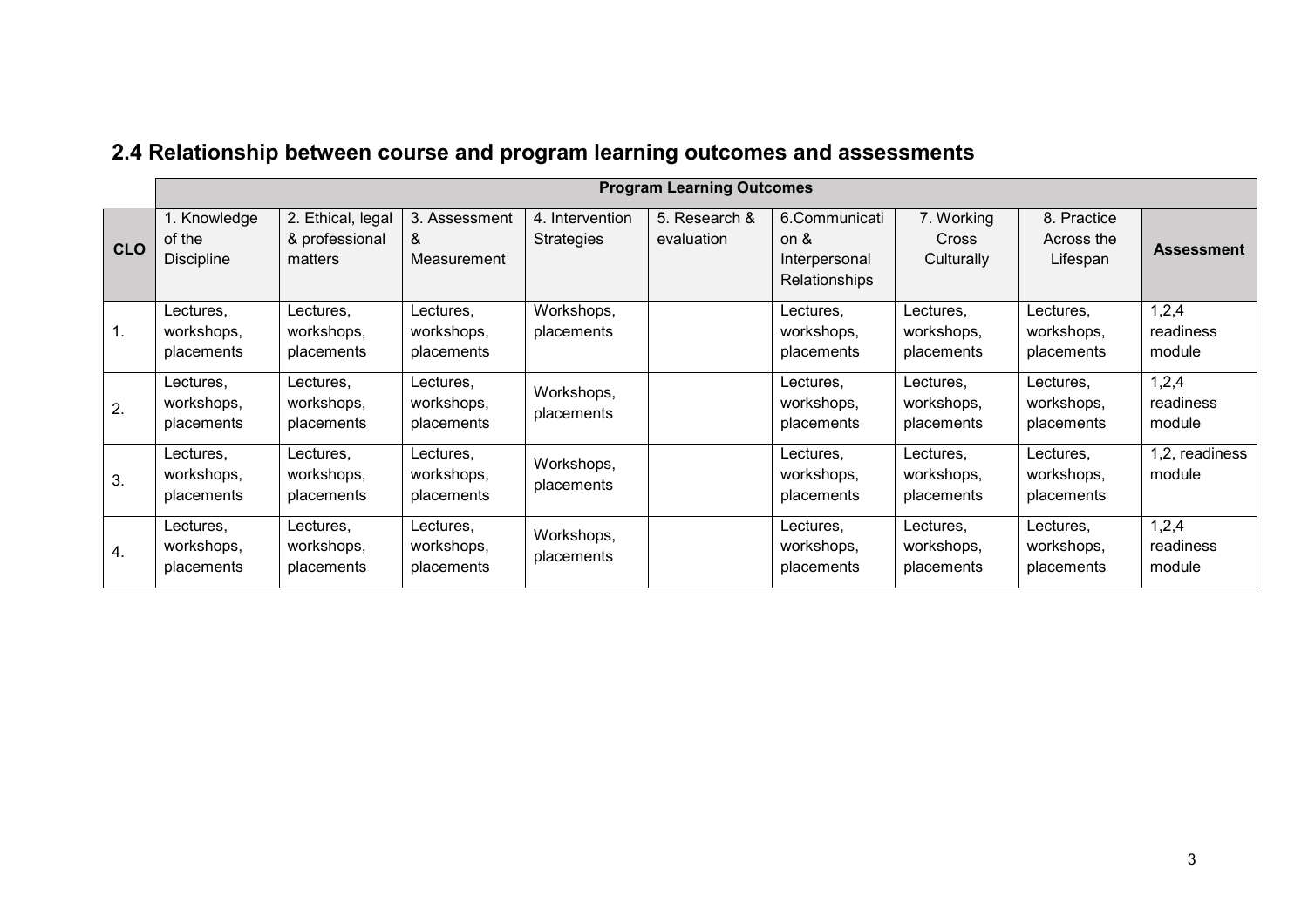## **3. Strategies and approaches to learning**

#### **3.1 Learning and teaching activities**

Working with the Scientist-Practitioner model, a sound understanding of ethical practice and the development of practical evidence based skills is essential to a practicing forensic psychologist. Presented through lectures and workshops, material is balanced between lecture, case presentations and hands on experiential learning leading to in vivo experience in student placements.

Consistent with the Learning and Teaching Philosophy of UNSW, this course aims to provide maximal opportunity for student engagement workshops, lectures, discussion of lecture material, student presentations, written assignments, opportunities for experiential/ practical learning, and case discussion. When possible, role-play exercises, guest speakers and multimedia will be used to facilitate learning; other methods to facilitate learning may be used at the discretion of the instructor.

#### **3.2 Expectations of students**

It is expected that students are aware of UNSW Assessment policy and understand how to apply for special consideration if they are unable to complete an assignment/exam due to illness and/or misadventure.

It is expected that students have read through the **School of Psychology Student Guide**, including the statement on Inherent Requirements of the program, and the Master of Psychology (Forensic) Program Guide available on the School website [https://www.psy.unsw.edu.au/current](https://www.psy.unsw.edu.au/current-students/postgraduate-coursework/master-psychology-forensic)[students/postgraduate-coursework/master-psychology-forensic.](https://www.psy.unsw.edu.au/current-students/postgraduate-coursework/master-psychology-forensic)

Students registered with Equitable Learning Services must contact the Course Convenor immediately if they intend to request any special arrangements for later in the course, or if any special arrangements need to be made regarding access to the course material. Equitable Learning Plans must be emailed to the Course Convenor as soon as they are made available.

Students must attend 80% of lectures and workshops to ensure they are consistently working towards achieving the professional graduate competencies for specialised areas of practice required by the APAC Accreditation Standards. These Accreditation Standards are incorporated in Program and Course Learning Outcomes. Any absence must be accompanied by a medical certificate or other reason for absence. Additional self-study material may be assigned by the Course Convenor to ensure that the trainee has covered any material missed as a result of being absent from workshops or meetings.

Information on any course changes will be made available either on Moodle and/or by email. It is the student's responsibility to check for changes.

## **4. Course schedule and structure**

This course consists of approximately 28 hours of seminars and approximately 70 hours of workshops (the workshop schedule varies from year to year and are provided in section 10.0). Students are expected to take an additional 40 hours of self-determined study to complete placements, assessments, and readings.

| <b>Week</b> | <b>Topic</b> | <b>Activity</b> | <b>Related</b> |
|-------------|--------------|-----------------|----------------|
|             |              |                 |                |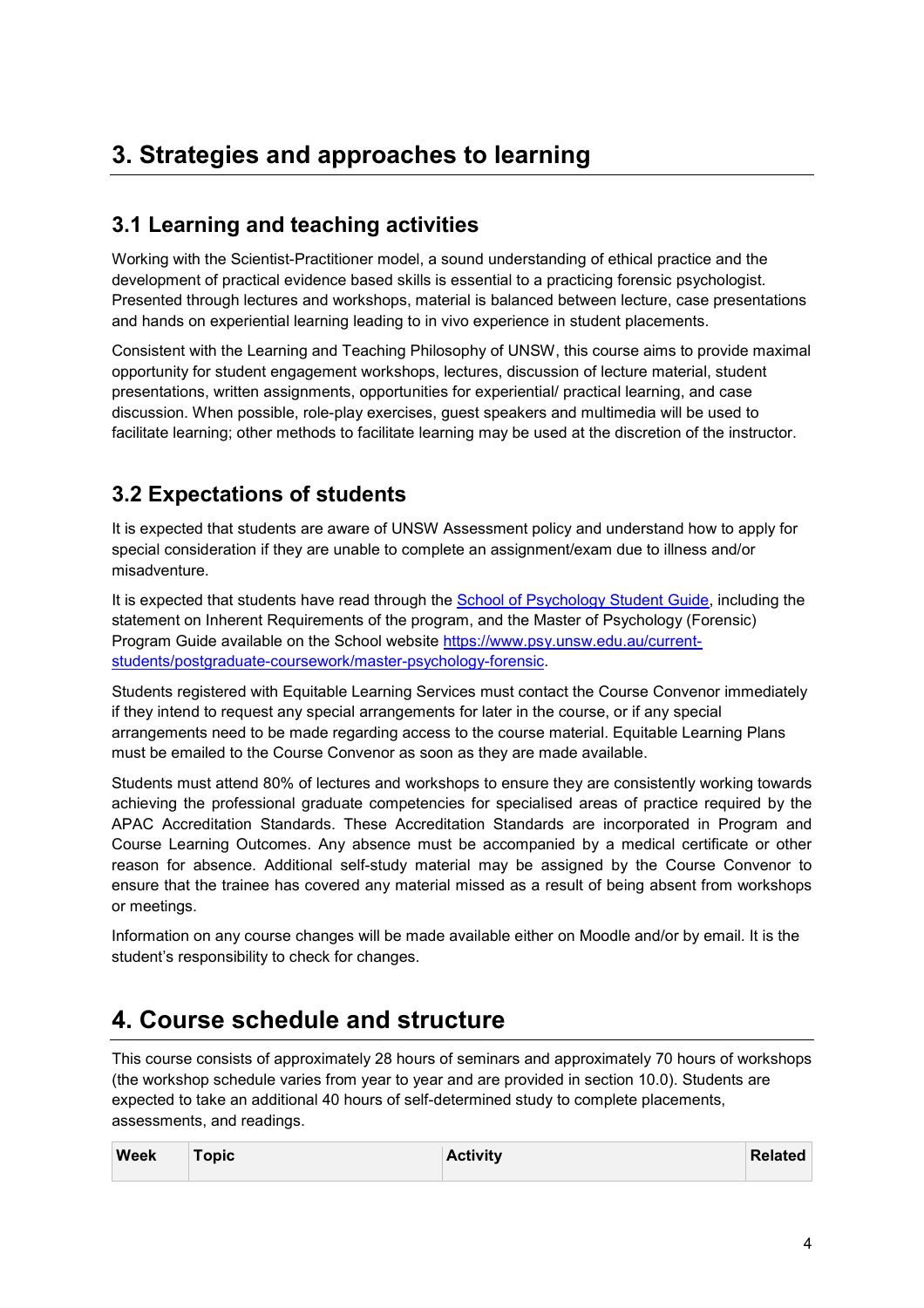|         |                                                                                                                 |                                                                                                                                                                                                                                                                                     | <b>CLO</b> |
|---------|-----------------------------------------------------------------------------------------------------------------|-------------------------------------------------------------------------------------------------------------------------------------------------------------------------------------------------------------------------------------------------------------------------------------|------------|
| Week 1  | Overview of term, assessments<br>and assignments. Regulatory<br>considerations for provisional<br>psychologists | Review of course and assignments,<br>discussion of regulatory bodies (AHPRA,<br>APS and APAC)                                                                                                                                                                                       | 1,4        |
| Week 2  | Ethics, Informed consent, note<br>taking                                                                        | Identification of ethical problem solving,<br>informed consent procedures and practice,<br>note taking for therapy and assessment<br>procedures (student will need to have read<br>APS Code of Conduct and ethical<br>guidelines prior to class and informed<br>instructor of same) | 1,2,3,4    |
| Week 3  | <b>Interview Procedures</b>                                                                                     | Demonstration and role play of consent,<br>family history, education and work history<br>(preparation of interview proforma for<br>sections required prior to class).                                                                                                               | 1,2,       |
| Week 4  | <b>Interview Procedures</b>                                                                                     | Demonstration and role play of consent,<br>relationship history and health/mental<br>health sections of assessment<br>(preparation of interview proforma for<br>sections required prior to class).                                                                                  | 1,2,       |
| Week 5  | <b>Interview Procedures</b>                                                                                     | Demonstration and role play of consent,<br>substance abuse and offence sections of<br>assessment (preparation of interview<br>proforma for sections required prior to<br>class).                                                                                                    | 1,2,       |
| Week 6  | <b>Interview Procedures</b>                                                                                     | Demonstration and role play of consent,<br>current functioning sections of assessment<br>(preparation of interview proforma for<br>sections required prior to class).                                                                                                               | 1,2,       |
| Week 7  | <b>Interview Procedures</b>                                                                                     | Review of assessment process and<br>discussion of case formulation, testing<br>considerations, writing the report                                                                                                                                                                   | 1,2,4      |
| Week 8  | Initial session of therapy                                                                                      | Demonstration and role play of consent,<br>introduction of ROM, identification of<br>issues, explanation of CBT                                                                                                                                                                     | 1,2,4      |
| Week 9  | Initial session of therapy                                                                                      | Demonstration and role play of homework<br>and troubleshooting                                                                                                                                                                                                                      | 1,2,4      |
| Week 10 | Initial session of therapy and<br>course debrief                                                                | Writing up session notes, case<br>formulation, and session preparation for<br>session two. Course debrief                                                                                                                                                                           | 1,2,4      |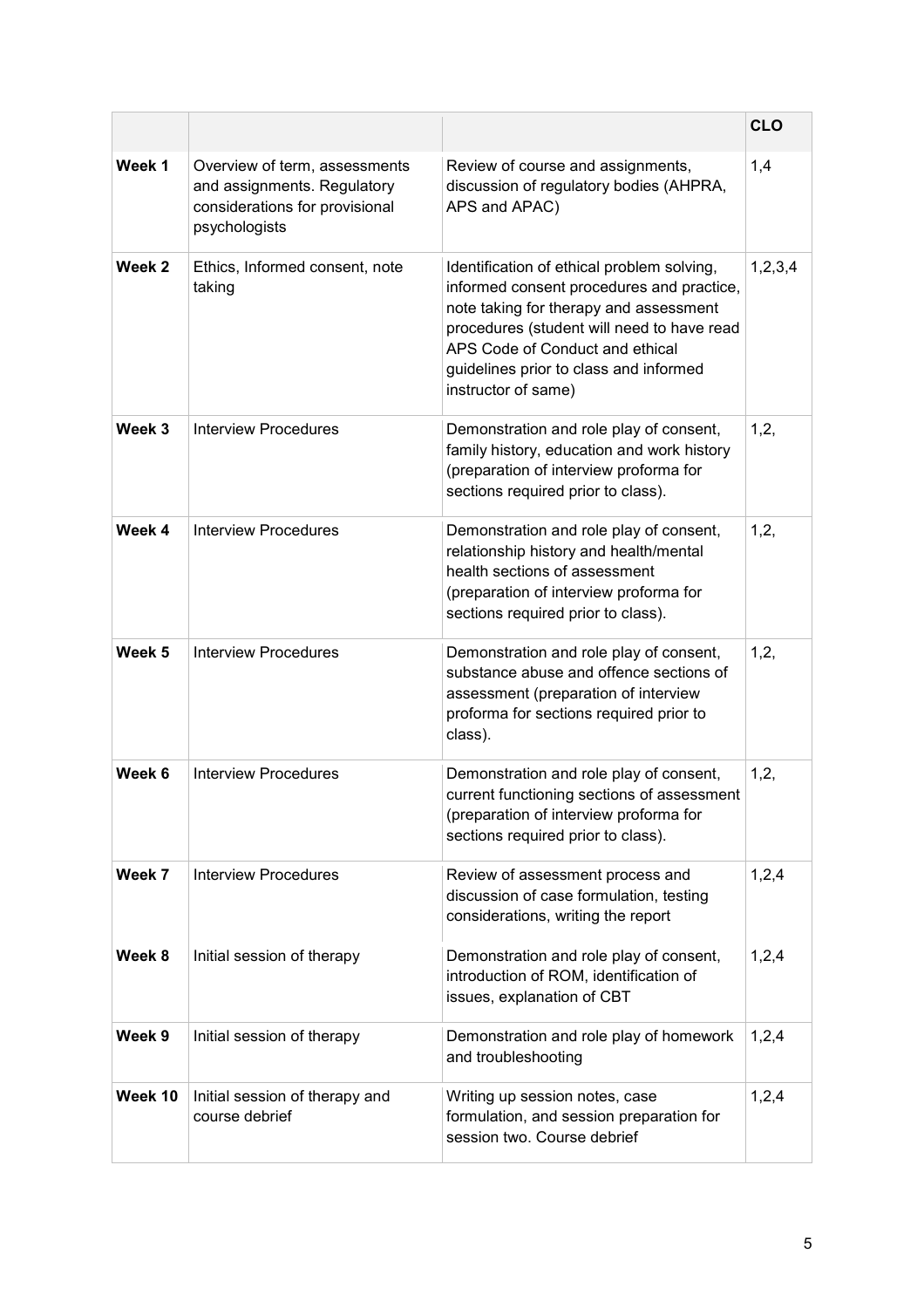### **5. Assessment**

#### **5.1 Assessment tasks**

All assessments in this course have been designed and implemented in accordance with UNSW Assessment Policy.

| <b>Assessment task</b>                                                                                 | Length    | Weight | <b>Mark</b> | Due date                 | <b>CLOs</b> |  |
|--------------------------------------------------------------------------------------------------------|-----------|--------|-------------|--------------------------|-------------|--|
| <b>Summative Assessments</b>                                                                           |           |        |             |                          |             |  |
| <b>Assignment 1: Actuarial and Structured</b><br>Professional Judgment Assessments & report<br>writing | various   | 30%    | /30         | Friday<br>5pm<br>week 7  | 2           |  |
| <b>Assessment 2: Review</b>                                                                            | 90 mins   | 40%    | /40         | As<br>booked             | 1,2,3       |  |
| Assessment 3: PEP log book                                                                             | N/A       | 10%    | /10         | 5pm<br>Friday<br>week 11 | 1           |  |
| <b>Assessment 4: Skill development</b>                                                                 | N/A       | 20%    | /20         | ongoing                  | 2,4         |  |
| <b>Compulsory Activities</b>                                                                           |           |        |             |                          |             |  |
| Attendance: workshop and lecture attendance                                                            | N/A       | P/F    | P/F         |                          | 1           |  |
| <b>Placements: Readiness Module</b>                                                                    | $100$ hrs | P/F    | P/F         | ongoing                  | 1,3         |  |

**Assignment 1:** *Actuarial and Structured Professional Judgment Assessment and Report Writing.* In conjunction with the workshops on assessment and report writing, students will choose one Actuarial/Structured Professional Judgment. Tests can be chosen through the test library at the UNSW Forensic Psychology Clinic (all tests subject to need by clinics). Students must choose unique tests from one and other – the process for choosing tests will be discussed in class. Students must develop a case and conduct the test. Additionally, students must provide a written section of the report (Results of Testing) that includes a description of the test, limitations and interpretation of the results found in administration, as well as the documentation utilised (e.g., test profiles, etc.). If using an SPJ, students must show evidence of consideration of confirming and discrepant information for risk factors

**Assessment 2:** *Review (see below for preparation for Review\*)* – Agenda required. Written documents must be sent at least three business days prior to Review to gain feedback (ensure you add an agenda item regarding review of written documents if you want feedback during the meeting). All documentation to be sent electronically to [amcgregor@unsw.edu.au.](mailto:amcgregor@unsw.edu.au) **Review must be booked by end of week 9 via Doodle Poll (if you cannot make the time you have indicated on the poll, you are responsible for finding another available timeslot or exchanging a timeslot with another student)**. Documentation includes:

- Agenda (time marks for require criteria, feedback on documentation (if desired), identification of learning from video assignment)
- Two original consent forms (for assessment and treatment and written by the student, do not use UFPC consent forms). Must cover all aspects of informed consent as per APS code of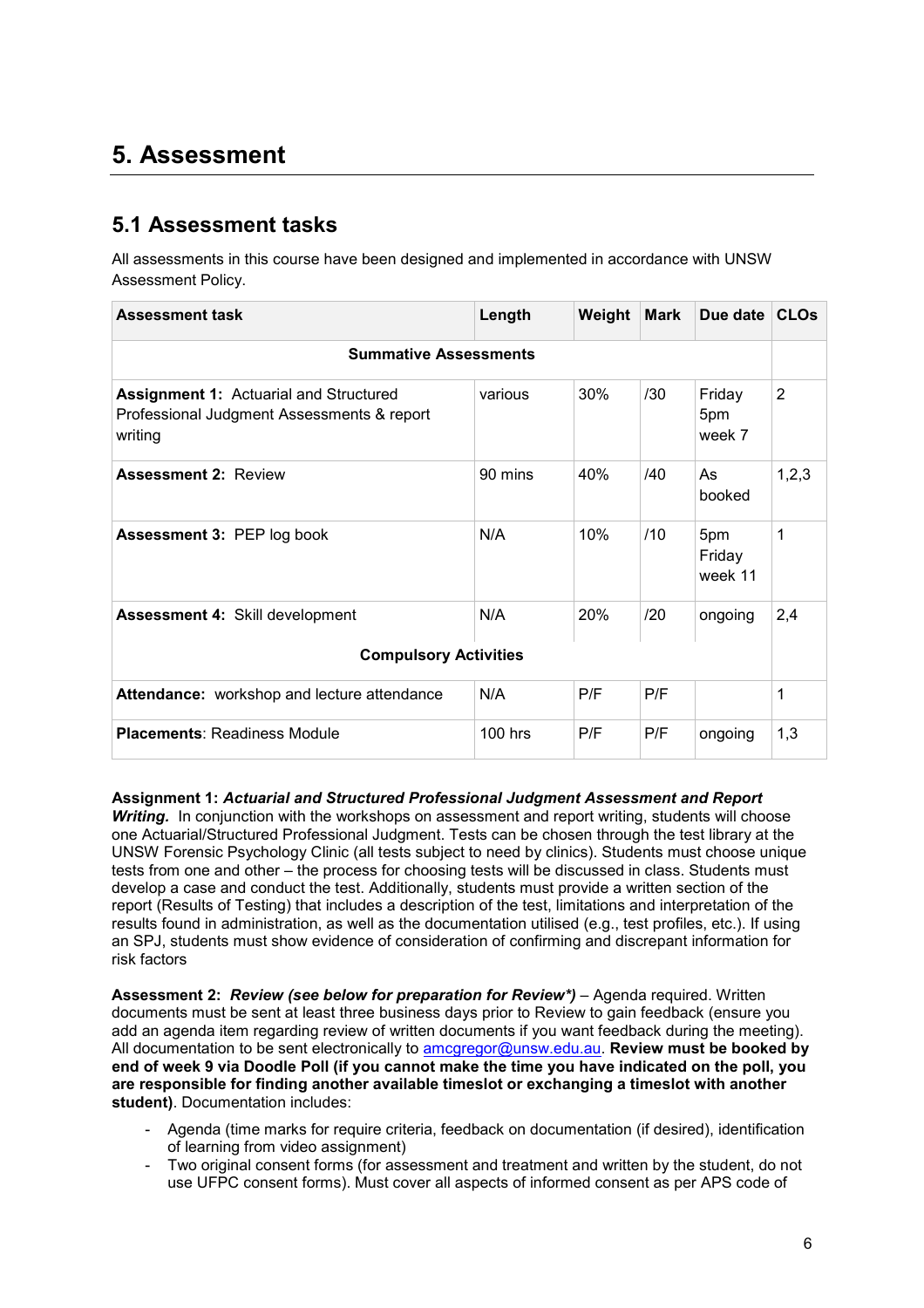conduct.

- Presentation section for assessment role play
- Scan of notes from assessment, utilizing your own assessment protocol
- Therapy session plan (for following session)
- FIT forms
- Session Impact Grid (template provided)
- Session summary from therapy role play (NOT a HOSRAPS, but should include relevant information and meet minimum criteria for record keeping)
- Consent practice form (for sighting will need to be completed by end of Psyc7419)

*Assessment Video* – Forensic assessment of a client at presentence who has been referred for an assessment of their general functioning. Conduct a thorough clinical interview (no testing). Criteria for agenda:

- Informed consent,
- asking open and closed ended questions,
- validation,
- listening skills.
- following a thorough and appropriate interview structure (i.e., your protocol)

*Therapy Video* – First session of therapy, client is motivated to attend and in 'action' stage of change. Criteria for agenda includes:

- informed consent.
- administration of the ORS with description of ROM,
- brief assessment/intro (the mini-A), including a FIDI where appropriate,
- introduction to CBT,
- explanation of homework.
- summary of session, including administration and discussion of the SRS
- scheduling.

Demonstrated skills include:

- rapport building skills (common therapeutic factors),
- Understanding of ROM
- ability to communicate understanding of CBT, homework and to share that understanding with low functioning client or client without knowledge of CBT.

\* Preparation for Review: Each PEP course has video requirements for the Review, which involves organising role plays with a PEP4 student who will be your 'client' – remember, this means that you will likely need to reciprocate and be their 'client' for their videos. Video your role plays (while doing role plays, please video both the 'therapist/assessor' and the 'client') **ensuring that sound quality is adequate (if inadequate, then cannot assess the required skills).** Ensure that you prepare your partner for their task (it generally does not work well to tell your 'client' to "wing it"). Provide (and ask for) feedback from your role play partner subsequent to the tasks.

**Assessment 3:** *PEP log book* - Notations of activities with a focus of reflections on learning through lectures and workshops as part of professional development.

**Assessment 4:** *Skill Development* – All ethics documentation provided on Teams must be read by Ethics class (class 2), with completion of ethics quick (available on Moodle) completed by 5pm on Friday of week 10. Student will develop their own assessment protocol throughout the year, beginning in the workshop in Orientation week. This individual protocol will form the basis for preparation for most weeks coursework where students will practice and refine their protocols. Skill development will also be assessed through classroom participation in role plays and debriefings at the end of class.

**Compulsory activity:** *Attendance* – see Section 3.2 on Expectations of Students.

**Compulsory activity:** *Placements* - Students must successfully complete Readiness Module in preparation for Orientation placement and submit all associated documentation and logs to Clinic Director. This is a course requirement; if the Readiness Module is deemed as an "unsuccessful completion", the Program Director has the discretion to fail the student in the course and implement a remedial plan. A second failure can result in termination of the student's program.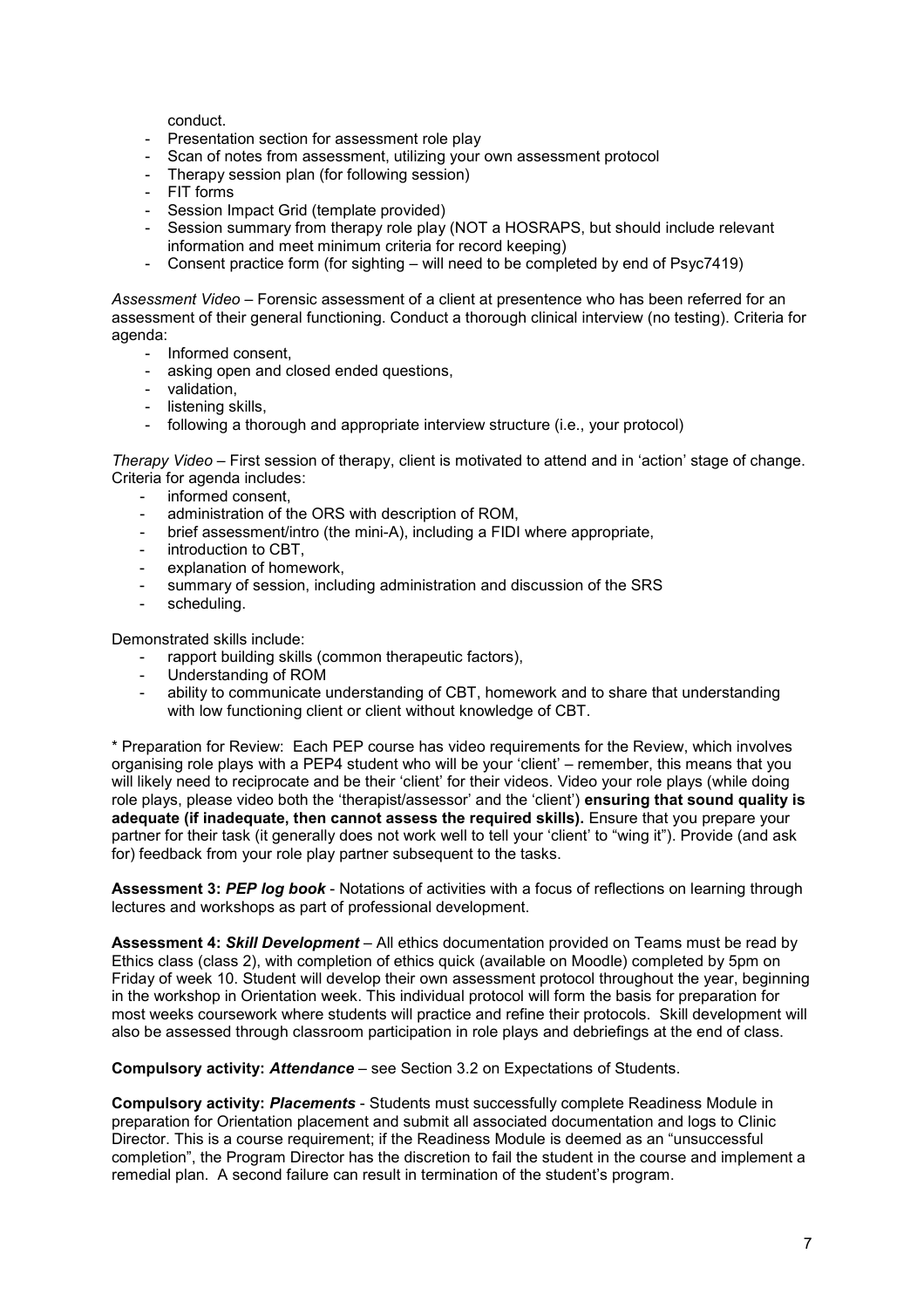**UNSW grading system:** <https://student.unsw.edu.au/grades> **UNSW assessment policy:** <https://student.unsw.edu.au/assessment>

#### **5.2 Assessment criteria and standards**

Further details and marking criteria for each assessment will be provided to students closer to the assessment release date (see 4.1: UNSW Assessment Design Procedure).

#### **5.3 Submission of assessment tasks**

**Written assessments:** In accordance with UNSW Assessment Policy must be submitted online via Turnitin. No paper or emailed copies will be accepted.

**Late penalties**: deduction of marks for late submissions will be in accordance with School policy (see the [School of Psychology Student Guide\)](https://www.psy.unsw.edu.au/current-students/student-guide).

**Special Consideration:** Students who are unable to complete an assessment task by the assigned due date can apply for special consideration. Students should also note that UNSW has a Fit to Sit/Submit rule for all assessments. If a student wishes to submit an application for special consideration for an exam or assessment, the application must be submitted prior to the start of the exam or before an assessment is submitted. If a student sits the exam/submits an assignment, they are declaring themselves well enough to do so and are unable to subsequently apply for special consideration. If a student becomes ill on the day of the exam, they must provide evidence dated within 24 hours of the exam, with their application.

Special consideration applications must be submitted to the online portal along with Third Party supporting documentation. Students who have experienced significant illness or misadventure during the assessment period may be eligible. Only circumstances deemed to be outside of the student's control are eligible for special consideration. Except in unusual circumstances, the duration of circumstances impacting academic work must be more than 3 consecutive days, or a total of 5 days within the teaching period. If the special consideration application is approved, students may be given an extended due date, or an alternative assessment/supplementary examination may be set. For more information see [https://student.unsw.edu.au/special-consideration.](https://student.unsw.edu.au/special-consideration)

**Alternative assessments**: will be subject to approval and implemented in accordance with UNSW Assessment Implementation Procedure.

#### **5.4. Feedback on assessment**

Feedback on all pieces of assessment in this course will be provided in accordance with UNSW Assessment Policy.

| <b>Assessment</b> | When                 | <b>Who</b>                | Where                              | <b>How</b>                  |
|-------------------|----------------------|---------------------------|------------------------------------|-----------------------------|
| Assessment 1      | Week 7               | <b>Anita McGregor</b>     | By email                           | <b>Marking rubric</b>       |
| Assessment 2      | <b>During review</b> | <b>Anita McGregor</b>     | <b>During review</b>               | <b>Verbal &amp; written</b> |
| Assessment 3      | <b>During review</b> | <b>Anita McGregor</b>     | <b>During review</b>               | <b>Verbal</b>               |
| Assessment 4      | <b>During review</b> | <b>Anita McGregor</b>     | In class, online,<br>during review | Verbal                      |
| Attendance        | <b>Ongoing</b>       | <b>Anita McGregor and</b> | Ongoing                            | email                       |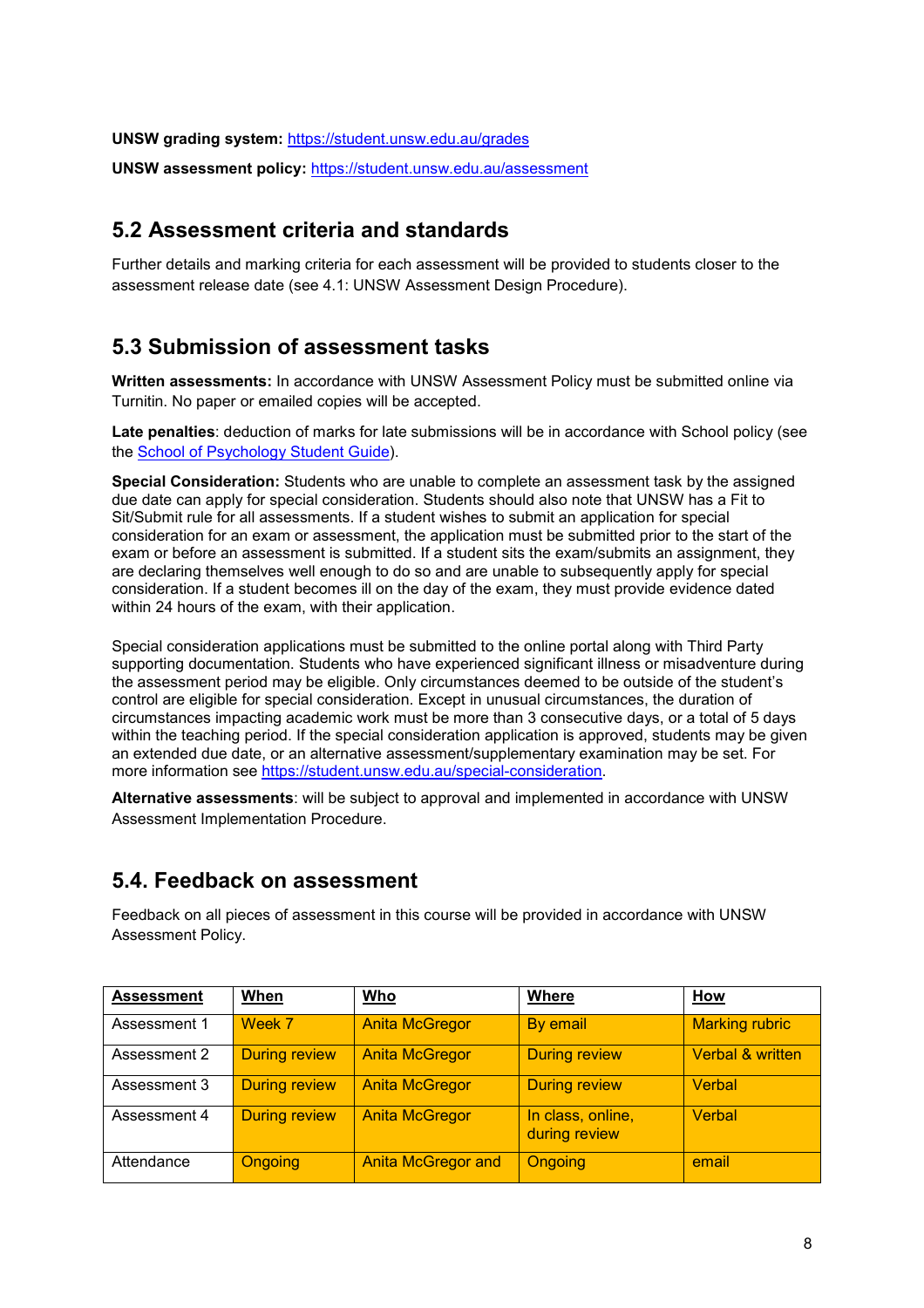|           |         | workshop facilitators                      |                |                                                             |
|-----------|---------|--------------------------------------------|----------------|-------------------------------------------------------------|
| Placement | Ongoing | <b>Anita McGregor and</b><br>Supervisor(s) | <b>Ongoing</b> | As per Basic<br><b>Contract and</b><br><b>Learning Plan</b> |

### **6. Academic integrity, referencing and plagiarism**

The APA referencing style is to be adopted in this course. Students should consult the most recent edition of the publication manual itself (rather than third party interpretations of it) in order to properly adhere to APA style conventions. Students do not need to purchase a copy of the manual, it is available in the library or online. This resource is used by assessment markers and should be the only resource used by students to ensure they adopt this style appropriately.

**Referencing** is a way of acknowledging the sources of information that you use to research your assignments. You need to provide a reference whenever you draw on someone else's words, ideas or research. Not referencing other people's work can constitute plagiarism.

Further information about referencing styles can be located at<https://student.unsw.edu.au/referencing>

**Academic integrity** is fundamental to success at university. Academic integrity can be defined as a commitment to six fundamental values in academic pursuits**:** honesty, trust, fairness, respect, responsibility and courage.*[1](#page-8-0)* At UNSW, this means that your work must be your own, and others' ideas should be appropriately acknowledged. If you don't follow these rules, plagiarism may be detected in your work.

Further information about academic integrity and **plagiarism** can be located at:

- The *Current Students* site <https://student.unsw.edu.au/plagiarism>*,* and
- The *ELISE* training site <http://subjectguides.library.unsw.edu.au/elise>

The *Conduct and Integrity Unit* provides further resources to assist you to understand your conduct obligations as a student: [https://student.unsw.edu.au/conduct.](https://student.unsw.edu.au/conduct)

| <b>Textbook</b>                   | Nil                                                             |
|-----------------------------------|-----------------------------------------------------------------|
| <b>Course information</b>         | Available on Moodle                                             |
| <b>Required readings</b>          | Must have read <b>APS Code of Ethics</b> and Ethical guidelines |
|                                   | <b>School of Psychology Student Guide</b>                       |
|                                   | <b>Master of Psychology (Forensic) Program Guide</b>            |
| <b>Recommended internet sites</b> | <b>UNSW Library</b>                                             |
|                                   | <b>UNSW Learning Centre</b>                                     |
|                                   | <b>ELISE</b>                                                    |
|                                   | <b>Turnitin</b>                                                 |

## **7. Readings and resources**

j

<span id="page-8-0"></span><sup>1</sup> International Center for Academic Integrity, 'The Fundamental Values of Academic Integrity', T. Fishman (ed), Clemson University, 2013.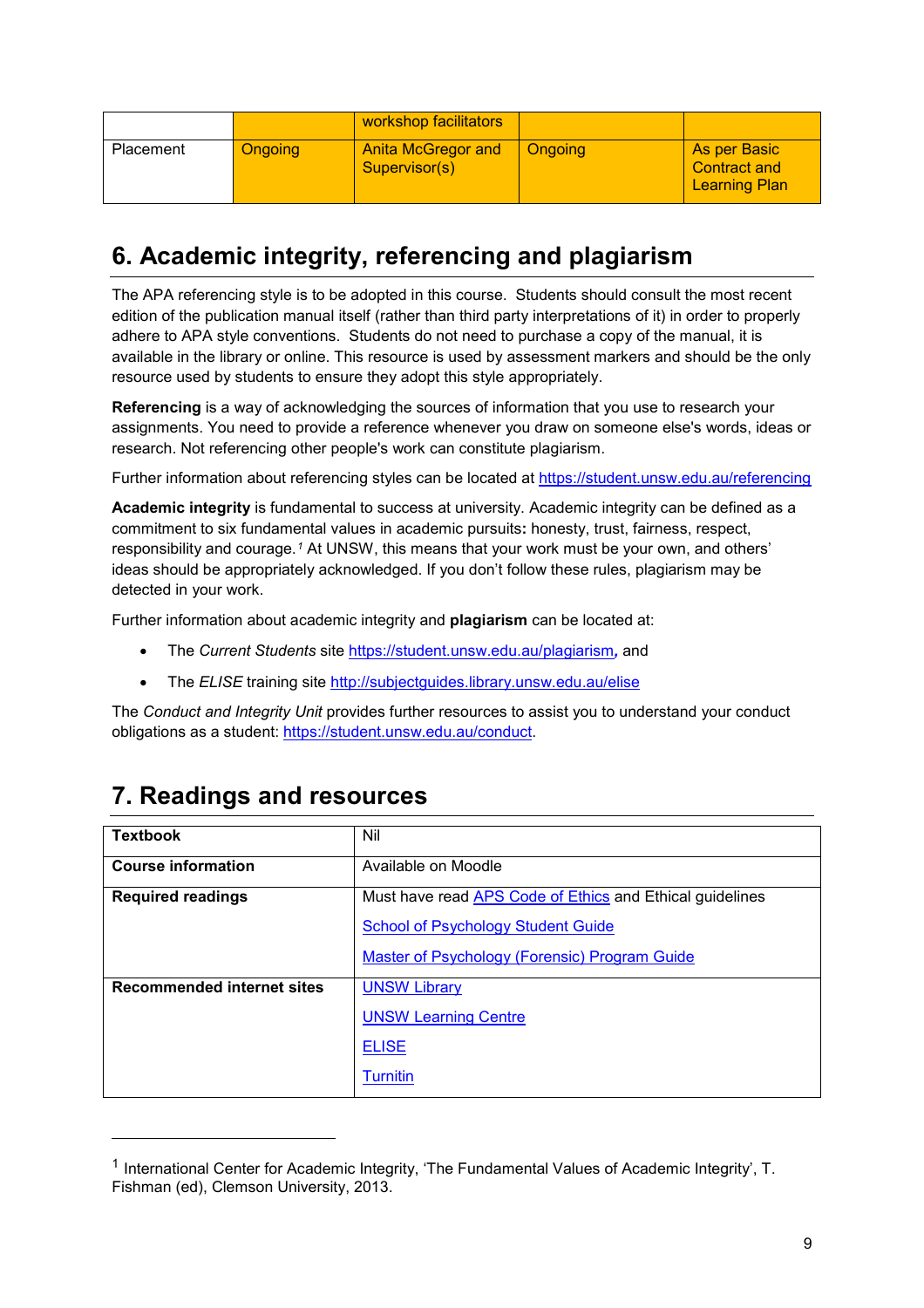| <b>Student Code of Conduct</b>                    |
|---------------------------------------------------|
| <b>Academic Integrity</b>                         |
| <b>Email policy</b>                               |
| <b>UNSW Anti-racism policy statement</b>          |
| <b>UNSW Equity and Diversity policy statement</b> |

### **8. Administrative matters**

The [School of Psychology Student Guide](https://www.psy.unsw.edu.au/current-students/student-guide) contains School policies and procedures relevant for all students enrolled in undergraduate or Masters psychology courses, such as:

- Attendance requirements
- Assignment submissions and returns
- Assessments
- Special consideration
- Student code of conduct
- Student complaints and grievances
- Equitable Learning Services
- Health and safety

It is expected that students familiarise themselves with the information contained in this guide.

### **9. Additional support for students**

- The Current Students Gateway:<https://student.unsw.edu.au/>
- Academic Skills and Support:<https://student.unsw.edu.au/skills>
- Student Wellbeing, Health and Safety:<https://student.unsw.edu.au/wellbeing>
- Equitable Learning Services:<https://student.unsw.edu.au/els>
- UNSW IT Service Centre:<https://www.myit.unsw.edu.au/>

#### **10. Workshop Schedule\***

| <b>DATE</b> | TIME    | <b>LOCATION</b> | <b>WORKSHOP NAME</b>                                    |
|-------------|---------|-----------------|---------------------------------------------------------|
| 9 Feb       | $9-1pm$ | zoom            | Orientation to the Program (all staff, all<br>students) |
| 10 Feb      | $9-5pm$ | Mat 226         | Basic Counselling Skills (Anita)                        |
| 11 Feb      | $9-5pm$ | Mat 226         | Assessment Skills (Anita)                               |
| 16 Feb      | $1-5pm$ | Mat 311         | Supervision training (Anita)                            |
| 17 Feb      | $9-5pm$ | Mat 301         | Risk Assessment (Anita)                                 |